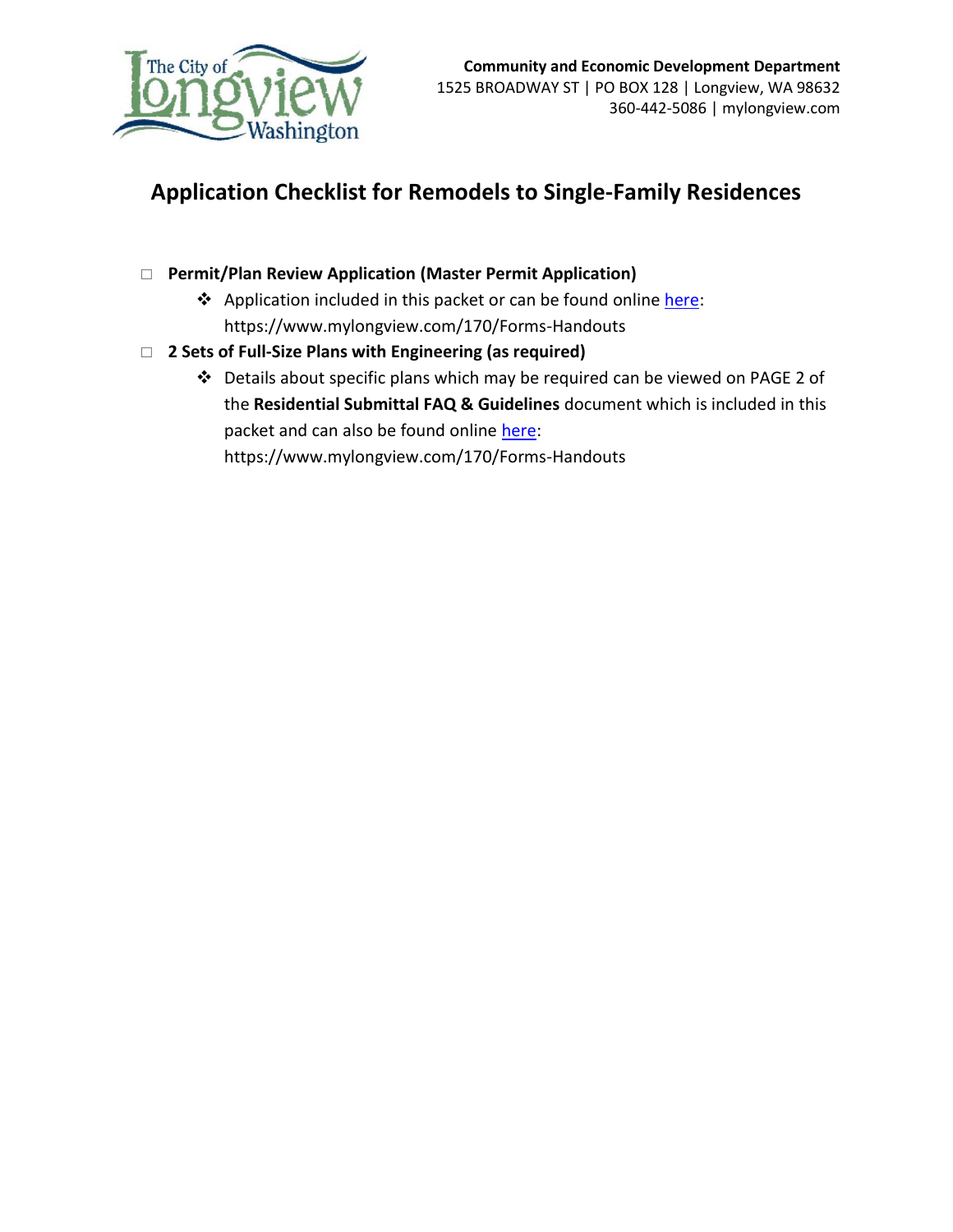

# **Permit/Plan ReviewApplication**

**Building/Plumbing/Mechanical/Electrical/Fire Life Safety**

#### **Community Development Department, 1525 Broadway, P.O. Box 128, Longview, WA 98632 360.442.5086/Fax 360.442.5953**

#### **All Applicable Blanks Must Be Filled In. Use INK OR TYPE – DO NOT USE PENCIL**

| <b>PROPERTY INFORMATION</b>                                                                                                                                                                                                                                                                                                                                                                                                                                                                             |  |  |                             |                            |                    |  |  |
|---------------------------------------------------------------------------------------------------------------------------------------------------------------------------------------------------------------------------------------------------------------------------------------------------------------------------------------------------------------------------------------------------------------------------------------------------------------------------------------------------------|--|--|-----------------------------|----------------------------|--------------------|--|--|
| Project Address:                                                                                                                                                                                                                                                                                                                                                                                                                                                                                        |  |  | Suite #                     | Parcel #:                  |                    |  |  |
| <b>APPLICANT INFORMATION</b> (info for person signing application)                                                                                                                                                                                                                                                                                                                                                                                                                                      |  |  |                             |                            |                    |  |  |
| Applicant/Authorized Agent:                                                                                                                                                                                                                                                                                                                                                                                                                                                                             |  |  | Email Address:              |                            |                    |  |  |
| <b>Mailing Address:</b>                                                                                                                                                                                                                                                                                                                                                                                                                                                                                 |  |  | City:                       | State:                     | Zip:               |  |  |
| Daytime Phone:                                                                                                                                                                                                                                                                                                                                                                                                                                                                                          |  |  | Cell/Alternate Phone:       |                            |                    |  |  |
| PROJECT PROPERTY OWNER INFORMATION                                                                                                                                                                                                                                                                                                                                                                                                                                                                      |  |  |                             |                            |                    |  |  |
| Property Owner:                                                                                                                                                                                                                                                                                                                                                                                                                                                                                         |  |  | <b>Email Address:</b>       |                            |                    |  |  |
| <b>Mailing Address:</b>                                                                                                                                                                                                                                                                                                                                                                                                                                                                                 |  |  | City:                       | State:                     | Zip:               |  |  |
| Daytime Phone:                                                                                                                                                                                                                                                                                                                                                                                                                                                                                          |  |  | Cell/Alternate Phone:       |                            |                    |  |  |
| CONTRACTOR INFORMATION OR OWNER AS CONTRACTOR-Note licensed contractor's info or state if owner is to do work.                                                                                                                                                                                                                                                                                                                                                                                          |  |  |                             |                            |                    |  |  |
| Contractor's Name or Owner:                                                                                                                                                                                                                                                                                                                                                                                                                                                                             |  |  | <b>Email Address:</b>       |                            |                    |  |  |
| <b>Mailing Address:</b>                                                                                                                                                                                                                                                                                                                                                                                                                                                                                 |  |  | City:                       | State:                     | Zip:               |  |  |
| Daytime Phone:                                                                                                                                                                                                                                                                                                                                                                                                                                                                                          |  |  | Cell/Alternate Phone:       |                            |                    |  |  |
| City Business License #<br>UBI#                                                                                                                                                                                                                                                                                                                                                                                                                                                                         |  |  | State Contractor License #  |                            | Exp. Date:         |  |  |
| TYPE OF PERMIT - Check the type or types of permits you are applying for:<br><b>RESIDENTIAL</b><br><b>Building</b><br><b>FIRE/LIFE SAFETY</b><br>Electrical *<br><b>COMMERCIAL</b><br><b>Fire Sprinkler</b><br><b>Fire Alarm</b><br>Plumbing # fixtures_<br><b>Other</b><br>Mechanical # of units<br>*The electrical permit can be issued only to the person doing the electrical work.<br>DETAILED DESCRIPTION OF PROJECT (Details/specifics about what you want to build, plumb, wire, install, etc.) |  |  |                             |                            |                    |  |  |
|                                                                                                                                                                                                                                                                                                                                                                                                                                                                                                         |  |  |                             |                            |                    |  |  |
|                                                                                                                                                                                                                                                                                                                                                                                                                                                                                                         |  |  |                             |                            |                    |  |  |
|                                                                                                                                                                                                                                                                                                                                                                                                                                                                                                         |  |  |                             |                            |                    |  |  |
|                                                                                                                                                                                                                                                                                                                                                                                                                                                                                                         |  |  |                             |                            |                    |  |  |
| Water Provided By: City of LV $\Box$<br><b>PUD</b><br>Other<br>Sewage Disposal: City of LV<br><b>BHSD</b><br>Septic                                                                                                                                                                                                                                                                                                                                                                                     |  |  |                             |                            |                    |  |  |
| Will any work be done in the public right-of-way: (circle one)<br><b>YES</b><br>]NO                                                                                                                                                                                                                                                                                                                                                                                                                     |  |  |                             | # sets of plans submitted: |                    |  |  |
| PROJECT INFORMATION                                                                                                                                                                                                                                                                                                                                                                                                                                                                                     |  |  |                             |                            |                    |  |  |
| Valuation of Complete Project (Pre-Tax) \$<br>Square Footage:                                                                                                                                                                                                                                                                                                                                                                                                                                           |  |  |                             |                            | Number of Stories: |  |  |
| Amount of Cubic Yards of Grading/Filling Associated with Project:                                                                                                                                                                                                                                                                                                                                                                                                                                       |  |  | # New/added Parking Spaces: |                            |                    |  |  |

Existing Amount (sq ft) of Impervious Surface:  $\vert$  New Amount:  $\vert$  Total Amount: I hereby certify that I have read and examined this application and know the same to be true, accurate and complete under penalty of perjury by *the laws of the State of Washington.*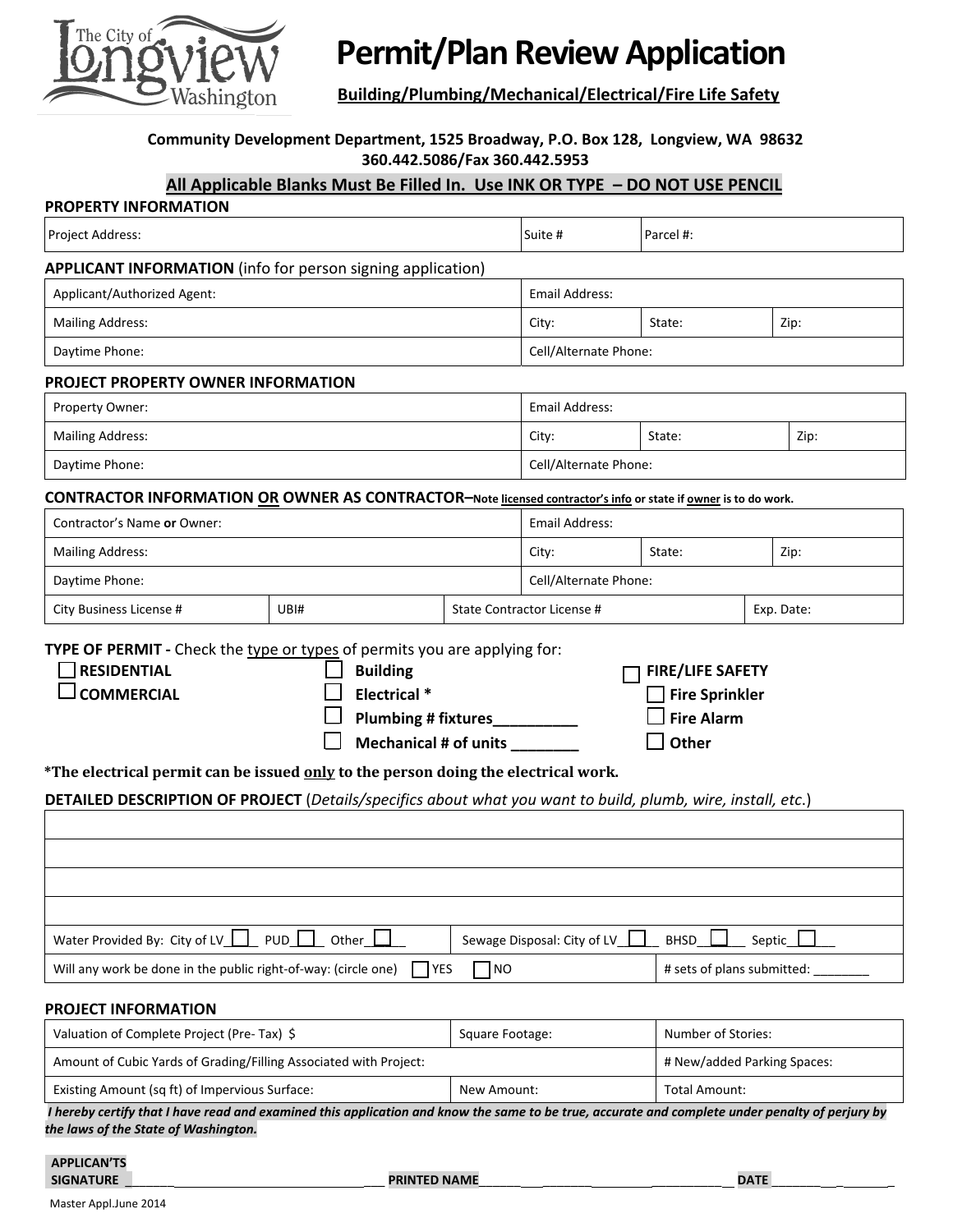

**Residential Building Permits** 

Community Development Department ♦ 1525 Broadway, P.O. Box 128 ♦ Longview, WA 98632 ♦ 360.442.5086/Fax 360.442.5953

### RESIDENTIAL BUILDING PERMITS – FREQUENTLY ASKED QUESTIONS

#### Why do I need a permit?

The purpose of a permit is to ensure that your structure will be built in a safe manner and in accordance with the requirements of the Building and Zoning Codes. This provides you with a reasonable assurance that the building will be safe for all who will use the structure now and in the future.

#### Do I need more than one permit?

Separate permits will be required for connections to utilities and work in the public right-of-way (sidewalks and curb cuts for driveways). Separate permits may also be needed for electrical work, mechanical work and plumbing work if that work is not combined with the building permit.

#### How long will it take to have my permit approved?

Permit approval usually takes about two weeks. Times may vary depending upon the complexity of the project and time of year.

#### How long is my permit good for?

Permits will expire if work is not started within 180 days after the issuance of the permit or if no inspections are requested for a period of 180 days. If you are unable to keep the progress of your project going you may submit a written extension request.

#### What inspections will be required?

Some of the typical inspections that are required for a project are: sewer line, footings, foundation wall, underfloor, shearwall, rough-in plumbing, rough-in mechanical, rough in electrical, electrical service, framing, insulation, sheetrock nailing and a final inspection.

#### How do I schedule an inspection?

Call the Inspection Request Line at 360-442-5090. You will be asked for the address of your project, the permit number, type of inspection and contact information. Typically requests made prior to 8:30 AM can be done that same day.

#### What codes does the City of Longview use?

- Longview Municipal Code Title 16 Building and Construction
- International Residential Code, Uniform Plumbing Code, National Electrical Code Washington State Energy Code, Washington State Indoor Air Quality Code
- Longview Municipal Code Title 19 Zoning

#### What do I do if I have questions about the code?

Inspectors are generally available in the office for questions from 8:00AM to 8:30AM, 1:00PM to1:30PM and 4:30PM to 5:00 PM. You may also contact our inspectors by phone and leave a message if they are not available. We try to return all phone calls within 1 business day.

#### Do I need an architect or engineer to design my plans?

Not if you can meet the prescriptive requirements of the code. Buildings that exceed the prescriptive limitations will need to be designed by an architect or an engineer. In addition, some site conditions may require engineering of the site and/or foundations to ensure that the structure is situated on the site in a safe manner.